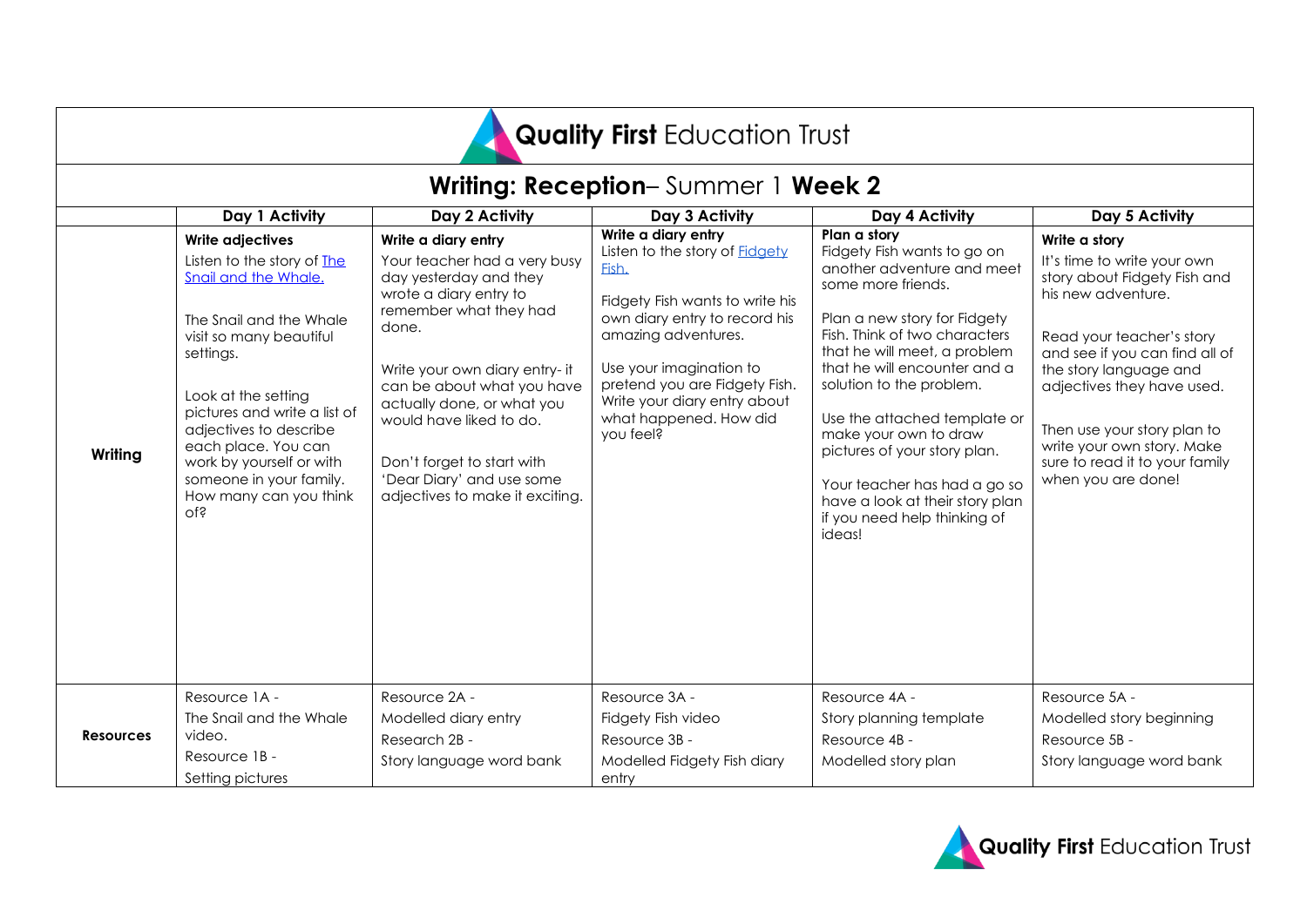# **Resource 1B: Setting pictures**



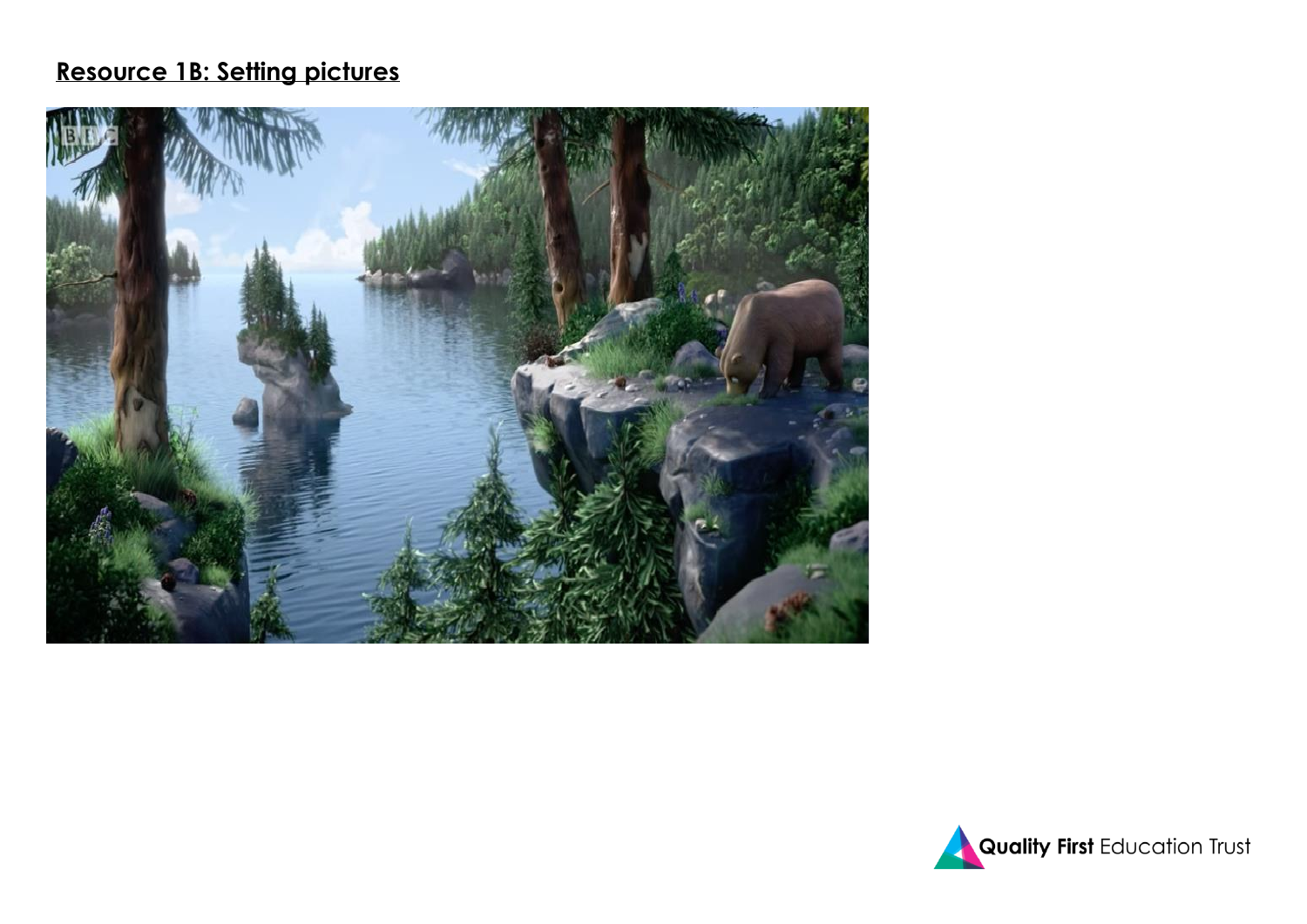

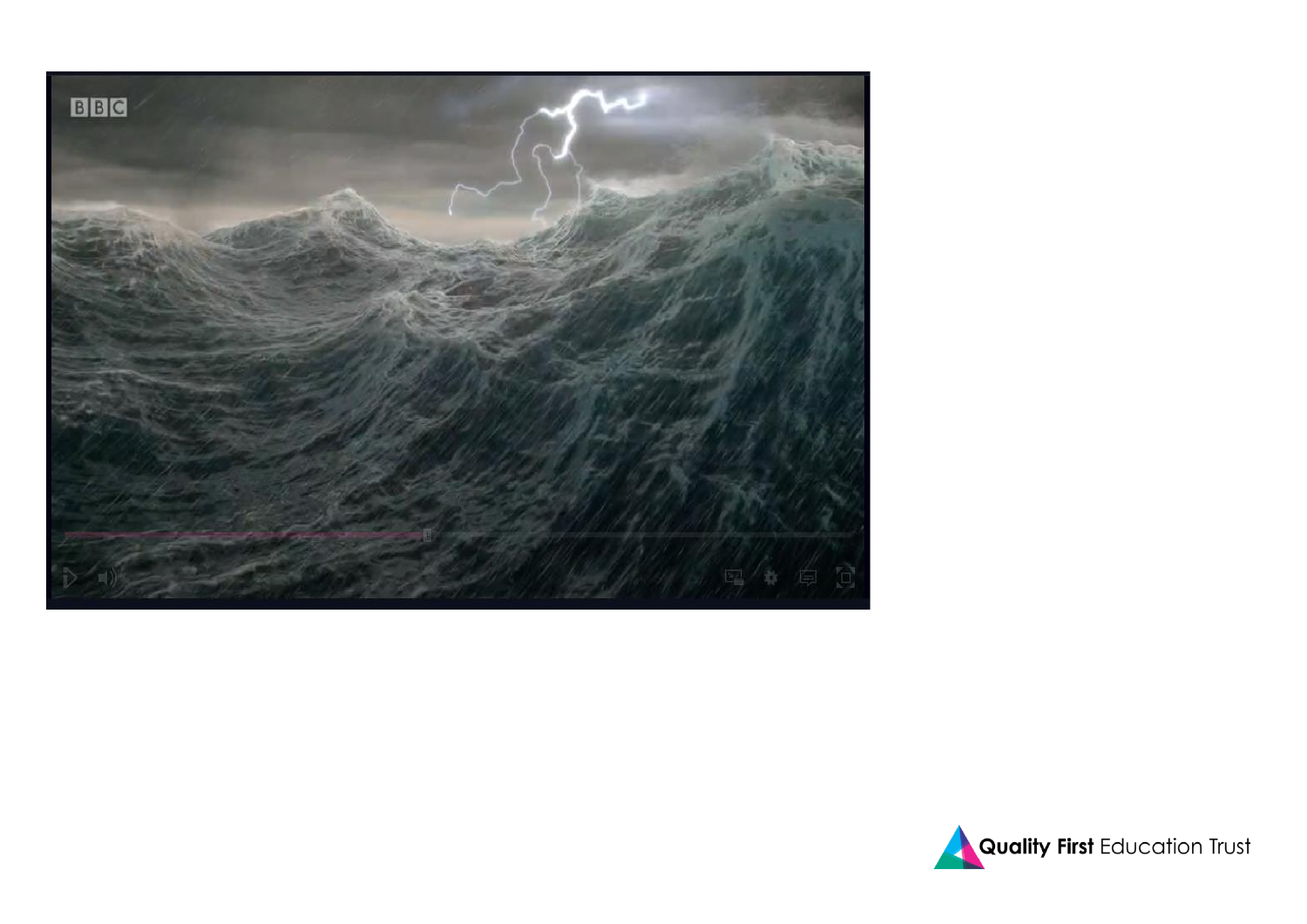

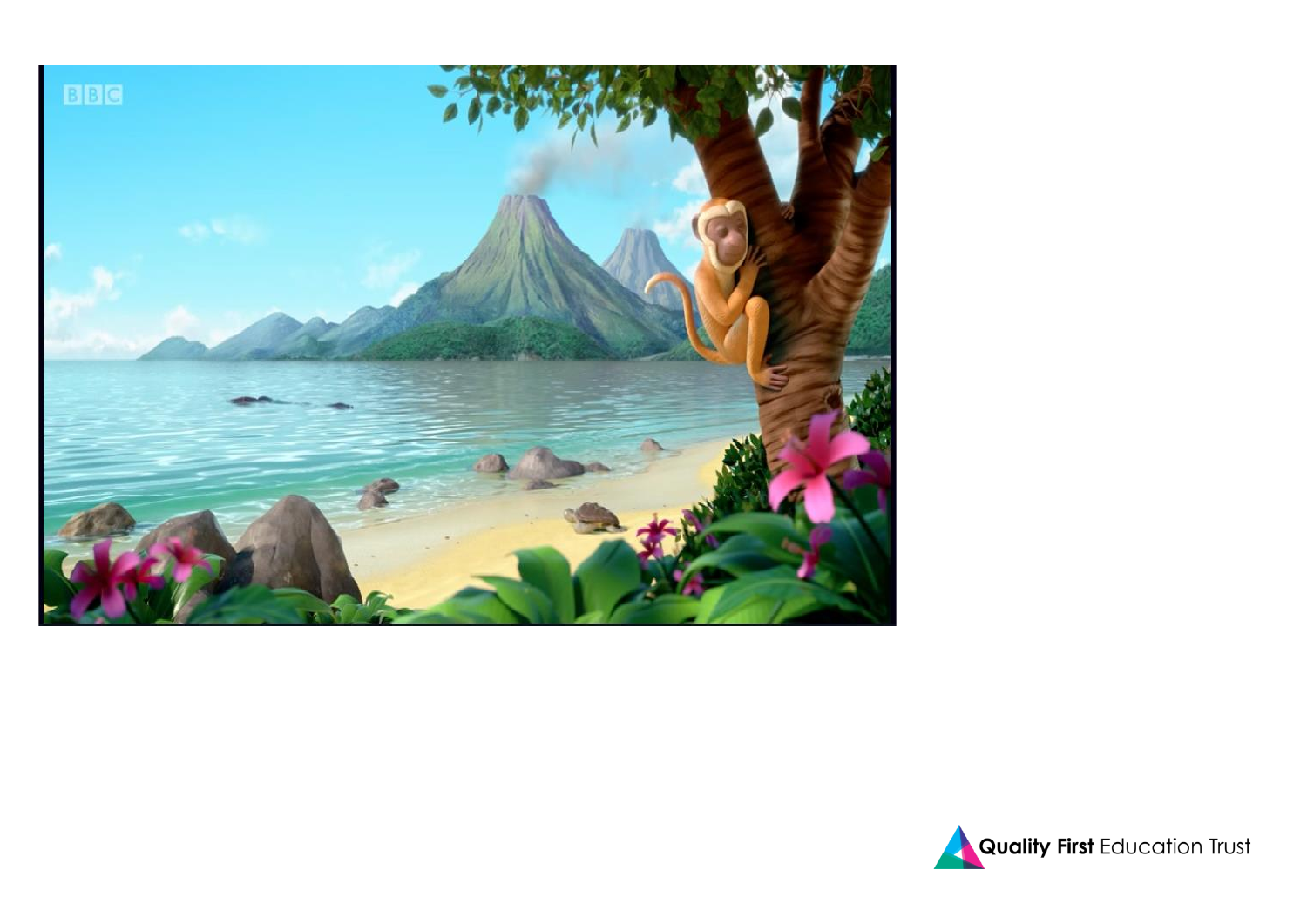

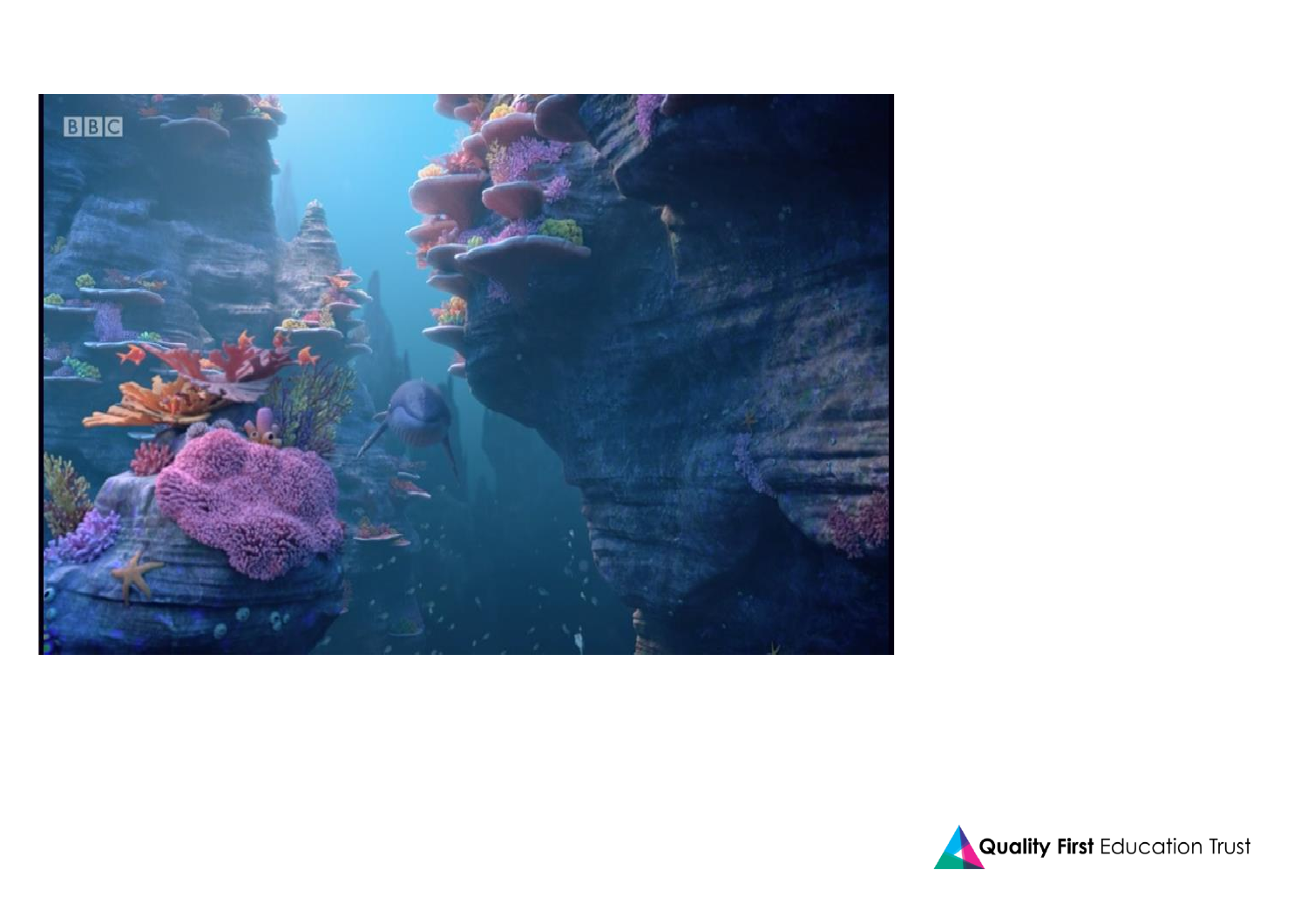#### **Resource 2A: Model diary entry**

Example

Dear diary,

Today was great! I jumped out of bed at 7 o clock. Next I went to the kitchen. I had some yummy toast and jam. Then I turned on the TV and did some PE. It was so hard! I felt out of puff. After that…

# **Challenge**

Dear diary,

You will never believe what a busy day I have had! It all started when I woke up at 7 o clock because of the noisy birds… First, I had some yummy and sticky toast and jam for my breakfast. Unfortunately, I was covered in crumbs so I ran into the shower as quick as a flash. Soon I was as clean as a whistle. After that I quickly jumped up and did some yoga. It was so much fun- I stretched as tall as a tree! Later on….

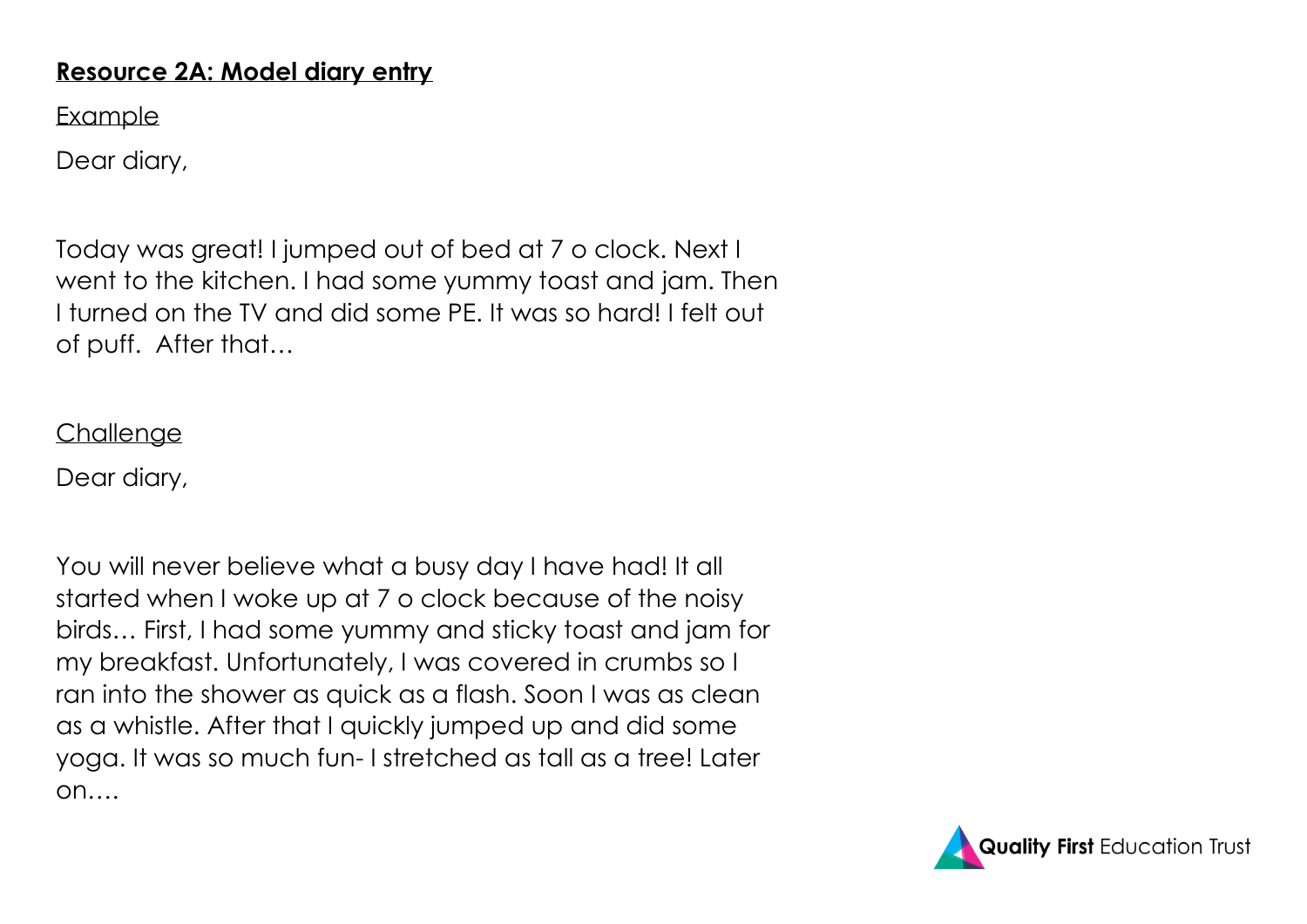## **Resource 2B: Story language word bank**



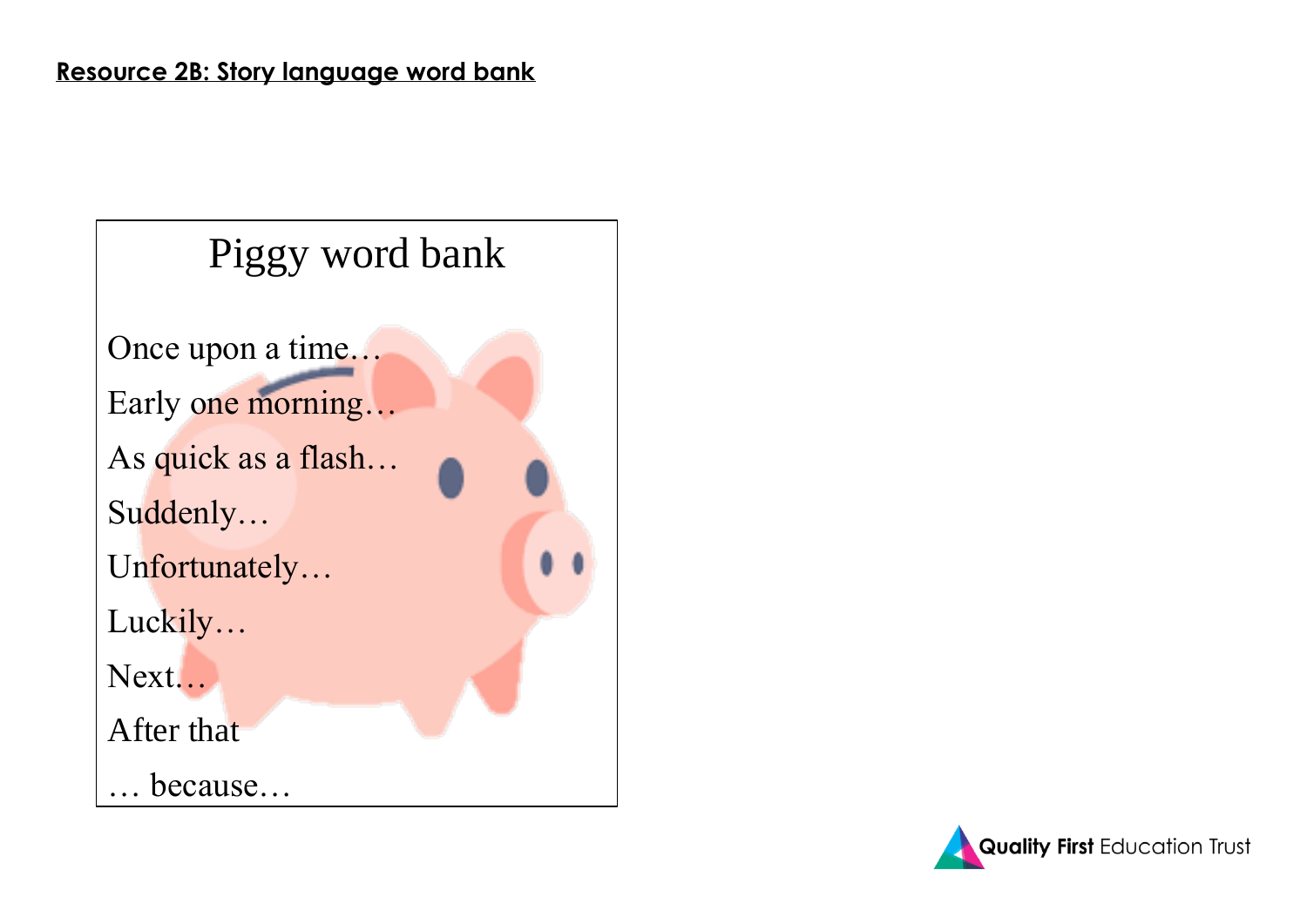## **Resource 3B: Modelled Fidgety Fish diary entry**

Example

Dear diary,

I had such a fun day. I swam in the sea. Then I met a red crab. Next I saw a spooky cave… I swam into a dark cave. SNAP! It was the big fish! I was stuck… Then I had a plan. I wriggled and jiggled until BURP! Whoosh! I shot back out and swam back home. Then I fell fast asleep.

From

**Tiddler** 

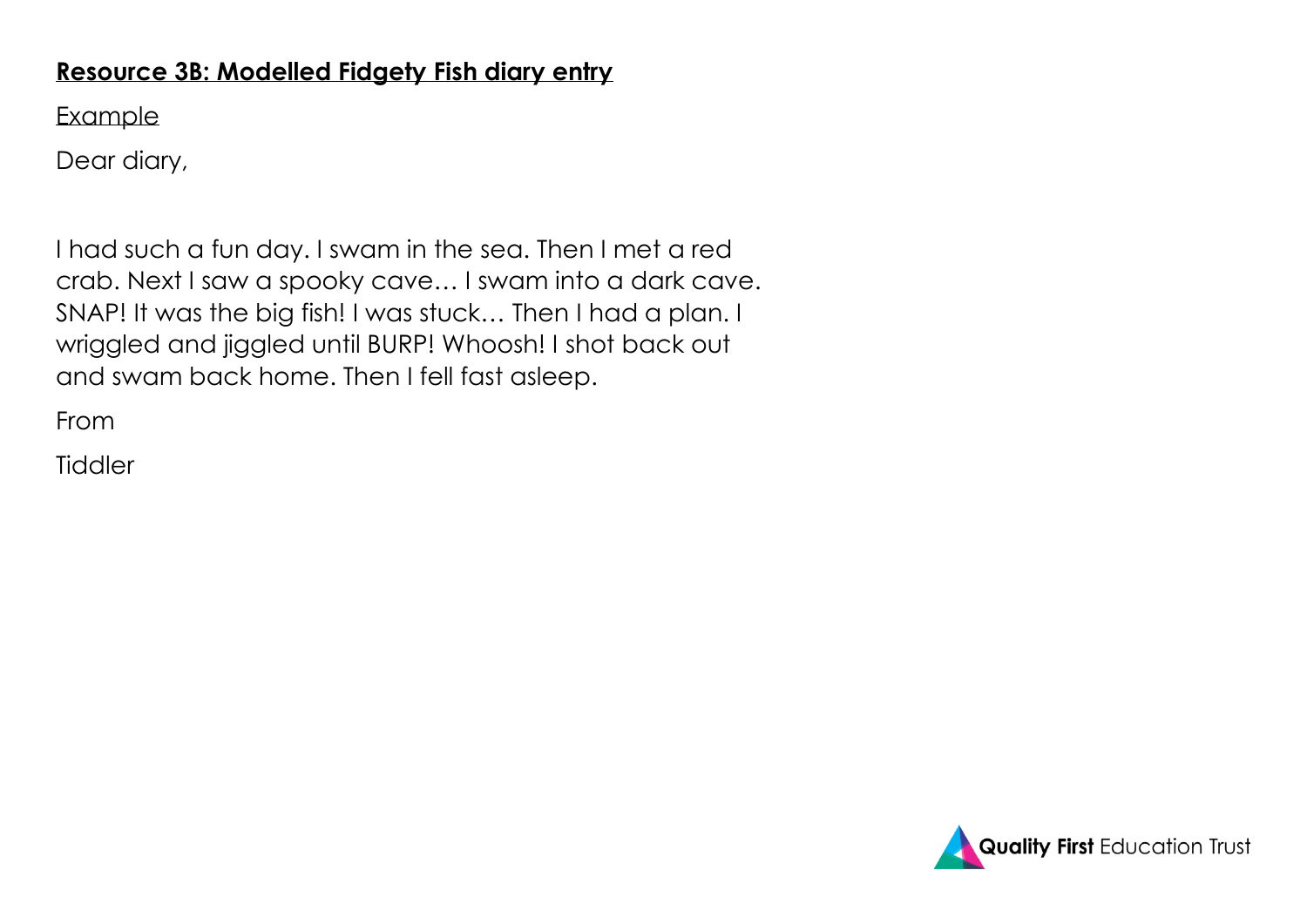#### **Challenge**

Dear diary,

Wow! Today was so exciting. I woke up feeling extra wiggly and jiggly and couldn't stop splashing about so of course my mum got fed-up. She said "go out to swim around but look out for the big fish!" I zoomed away as fast as a cheetah. I splashed about in the cool blue water, twisting and turning but I still wasn't tired! So I decided to meet some new friends…

**Resource 4A: Story planning template**

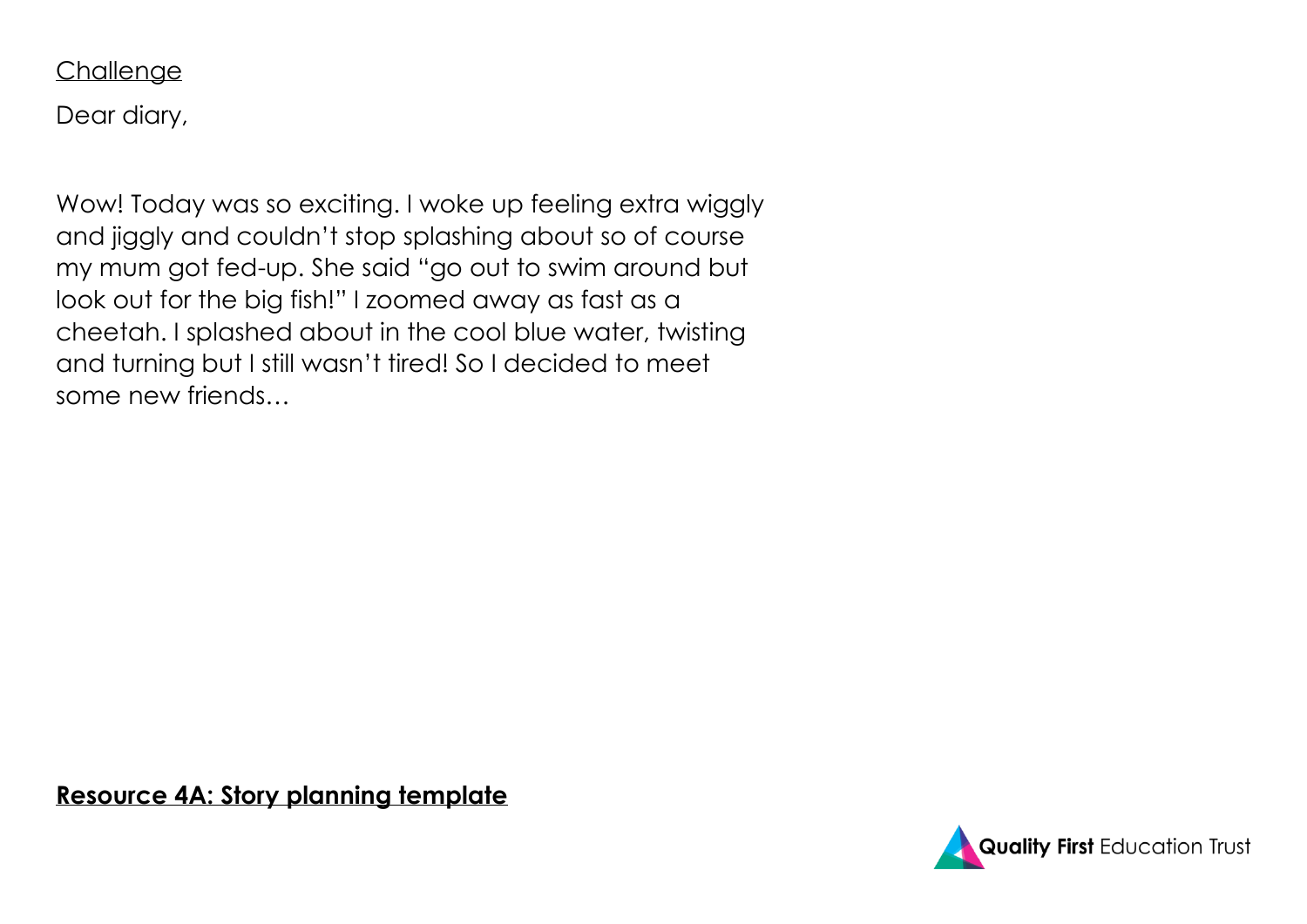| Solution       |  |
|----------------|--|
| 0 <sub>0</sub> |  |
| Problem        |  |
|                |  |
| Characters     |  |
|                |  |
|                |  |

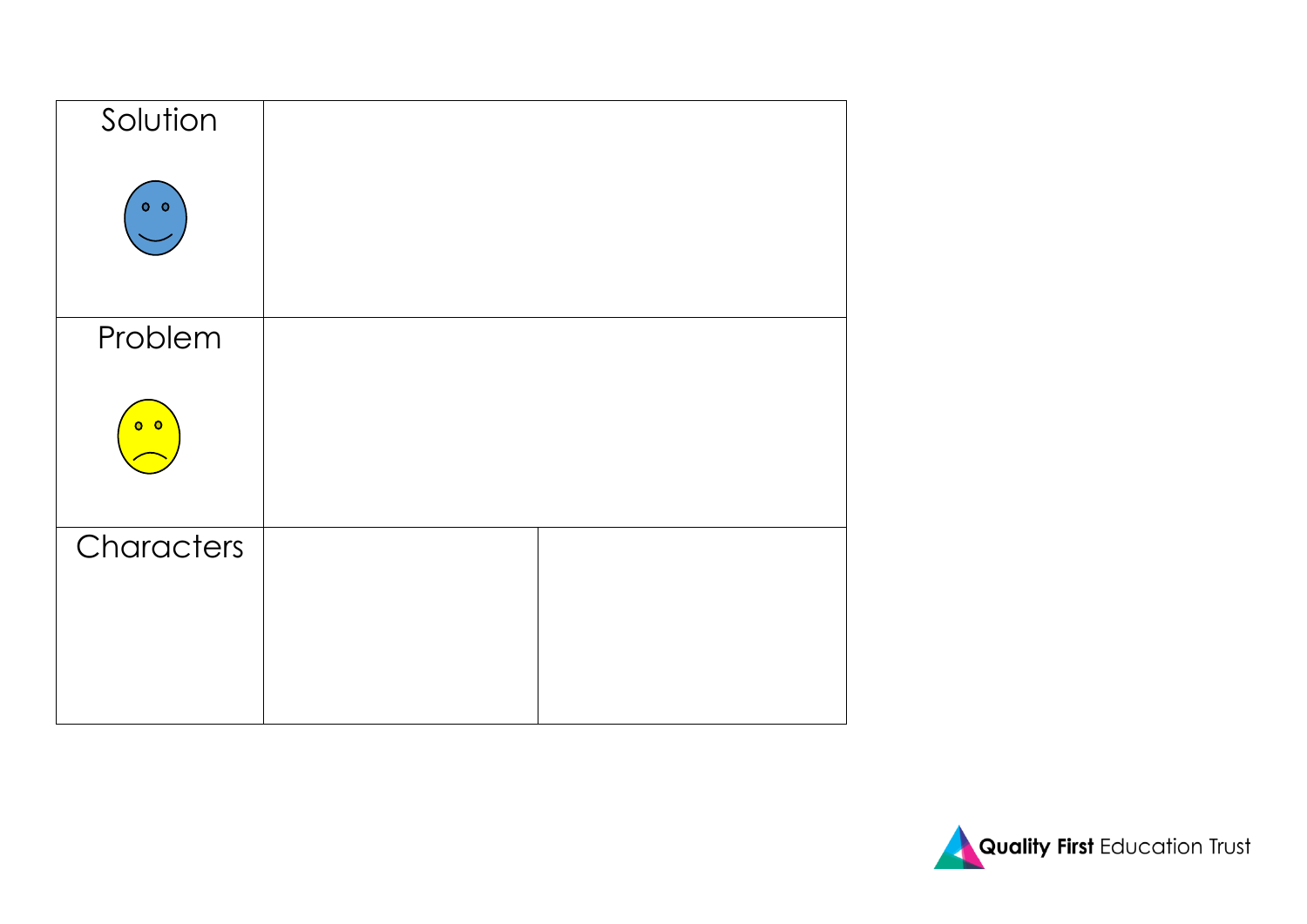# **Resource 4B: Modelled story plan**



**Resource 5A: Modelled story**

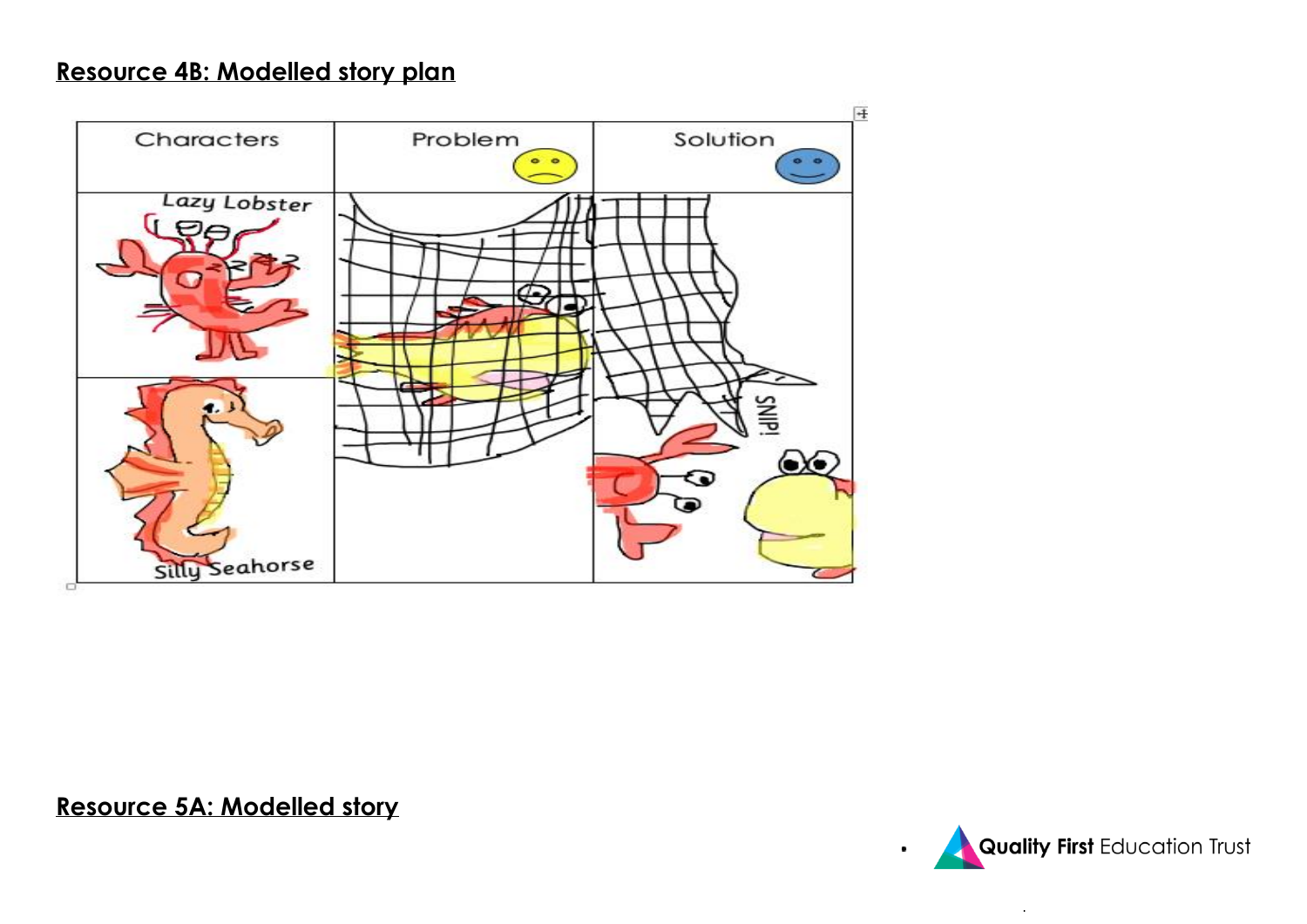#### Example

One sunny day Fidgety Fish was feeling bored. He decided to go on an adventure. He wriggled and jiggled in the cold sea until he met a red lobster. The lobster was so lazy that he kept falling asleep! So Fidgety kept on swimming. Soon he met an orange seahorse. He was so silly that he kept being rude! So Fidgety Fish kept on swimming. Suddenly he was stuck in a huge net! …

#### Challenge

Early one morning Fidgety Fish woke up and thought to himself 'today is a great day for an adventure'. He wiggled and jiggled around in the shimmering blue water until he spotted something red in the distance. As Fidgety swam closer he realised that it was a lobster. But this was not just any lobster. In fact, it was the laziest lobster in the world! Fidgety Fish said "Hello, will you play with me?" but the sleepy lobster just replied "zzzzzzz"….